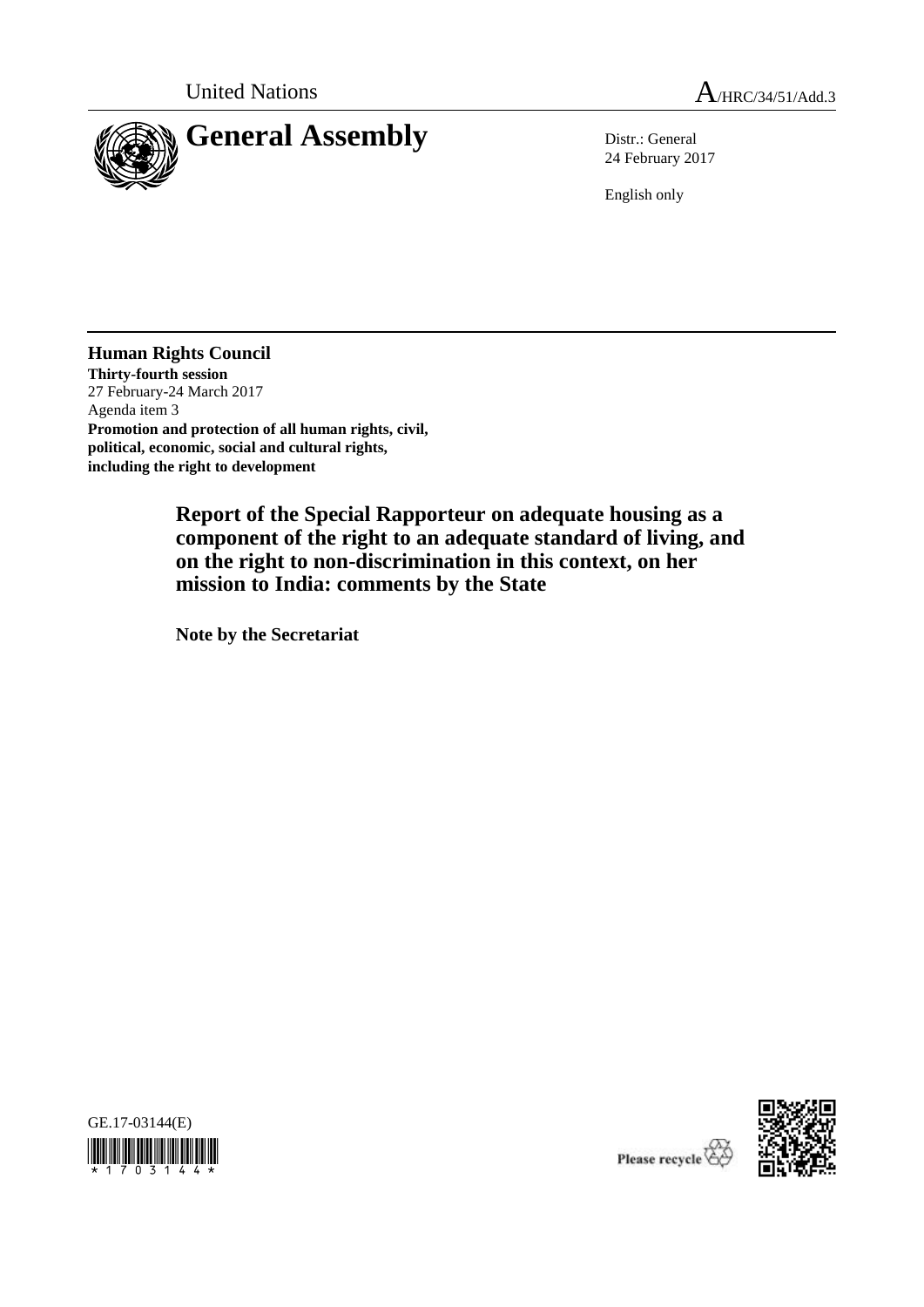## **Report of the Special Rapporteur on adequate housing as a component of the right to an adequate standard of living, and on the right to non-discrimination in this context, on her mission to India: comments by the State\***

The para and page wise comments/observations on the SR Report are given below:

| Para No.               | <b>Comments/observations</b>                                                                                                                                                                                                                                                                                                                                                                                                                                                                                                                                                              |
|------------------------|-------------------------------------------------------------------------------------------------------------------------------------------------------------------------------------------------------------------------------------------------------------------------------------------------------------------------------------------------------------------------------------------------------------------------------------------------------------------------------------------------------------------------------------------------------------------------------------------|
| Para No. 5<br>(Page-4) | 'India's Gini Coefficient rose to 51 per cent by 2013 from 45 in 1990'. The<br>source mentioned is IMF. However, the World Bank (2015) estimates (which are<br>used in UNDH-HDI Report) indicate India's Gini coefficient declined to 33.6 in<br>2014 from 35.15 in 2011.                                                                                                                                                                                                                                                                                                                 |
| $(Page-4)$             | <b>Para No. 9</b> The Constitution of India was adopted on 26 November 1949 and came into<br>force on 26 January 1950.                                                                                                                                                                                                                                                                                                                                                                                                                                                                    |
| Para<br>20<br>(Page-7) | No. Since 2014, the <u>Minister of Housing and Urban Poverty Alleviation</u> has<br>launched several flagship schemes including Housing for All, Smart City<br>Mission, Atal Mission for Rejuvenation and Urban Transformation and the<br>Swacch Baharat Mission (Clean India Mission).' In place of 'Minister of<br>Housing and Urban Poverty Alleviation', it may be read as 'Government of<br>India'.                                                                                                                                                                                  |
| Para<br>25<br>(Page-8) | No. There is a clear lack of understanding about PMAY scheme. The sentence at<br>lines $4 \& 5$ of the para indicate 'If they cannot access some of the credit-based<br>subsidies, which even if provided at lower interest rates than the market rate (6.5)<br>per cent as opposed to 10 per cent average at market level), the scheme may at<br>times prove financially inaccessible'. In fact, 6.5% is the interest subsidy which<br>makes the effective interest rate as 3.5% if the average market interest rate is<br>10%, thereby making it financially affordable and accessible. |
| Para<br>26<br>(Page-9) | No. The mission supports construction of houses up to 30 square meters carpet area.<br>The States and Union Territories however have the flexibility to determine the<br>size of the house and other facilities, in consultation with the Ministry.                                                                                                                                                                                                                                                                                                                                       |

\* Reproduced as received.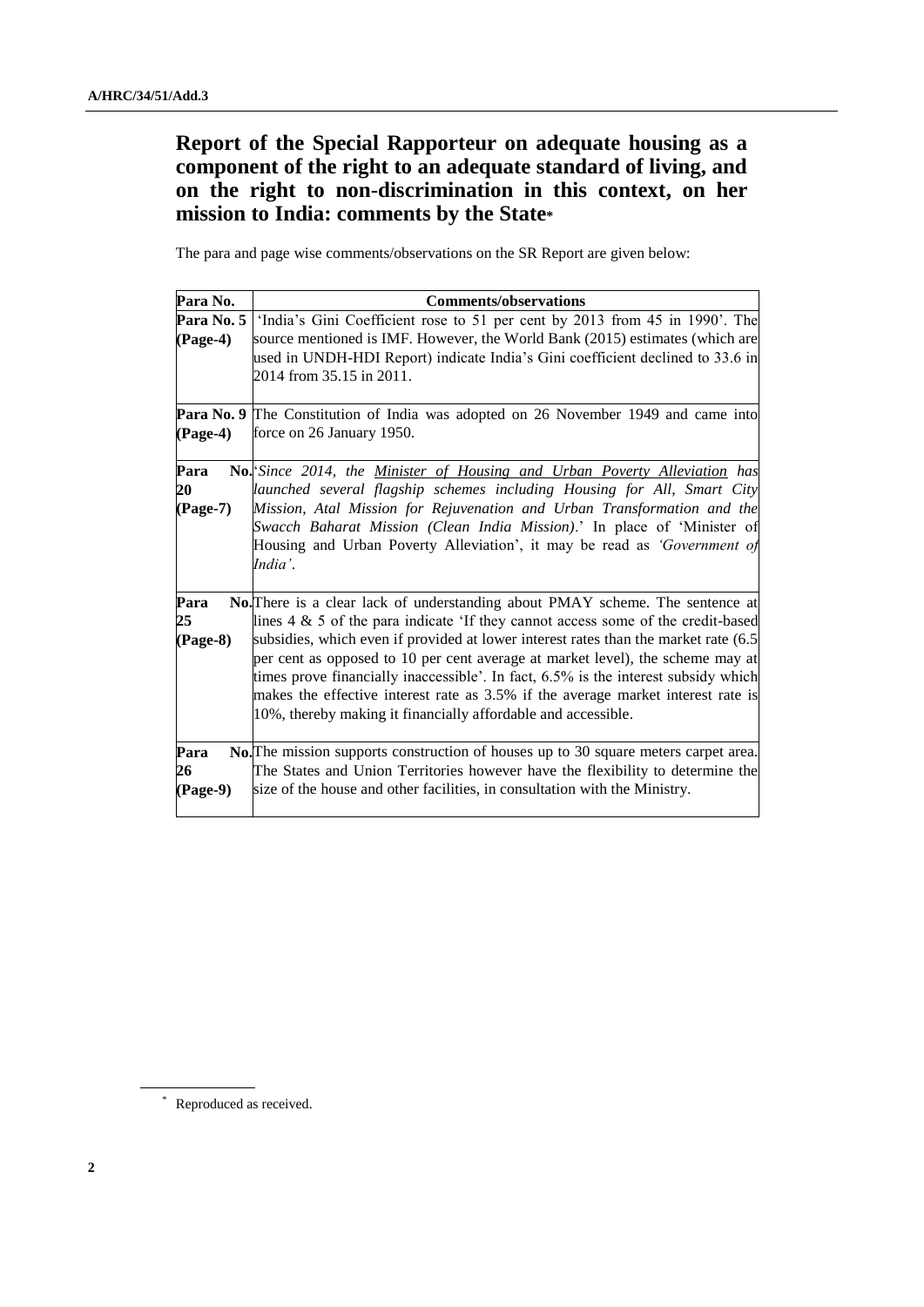|           | <b>Para</b> Nos. This assessment is a partial understanding of the Smart City Mission and based |
|-----------|-------------------------------------------------------------------------------------------------|
| 33 & 34   | largely on 'public opinion' without adequate review of the Mission design or                    |
|           | Smart City Plans. It is important to note that the Smart Cities Mission has built-              |
| (Page-10) | in 'inclusiveness' at various levels within its planning and implementation                     |
|           | framework. This assessment of SR is far from reality as the Smart City                          |
|           | guidelines provide that, of the total housing provided in Greenfield development,               |
|           | there should be at least 15% in affordable housing category. Contrary to the                    |
|           | assumption that the smart cities project would only be taken up in affluent city                |
|           | areas, most cities have chosen areas with substantial slum areas. This shows a                  |
|           | strong impact of broad based citizen engagement in the selection process. As a                  |
|           | result, affordable housing and provision of high quality services, improvement of               |
|           |                                                                                                 |
|           | living conditions in slums etc. have formed major components of several SCPs.                   |
|           | The strategy in most cases has not been to evict but to harmonize their presence                |
|           | in the planned area. The SCM has promoted healthy competition among cities                      |
|           | for improvement in service levels and service delivery through innovative ways,                 |
|           | which would help them to improve the quality of life in the cities. In fact, the                |
|           | focus of Smart City Mission is to make people partners of policy formulation                    |
|           | and partners in execution. One of the critical innovations of Smart City Mission                |
|           | is rigorous engagement and ensuring citizen ownership and pride while                           |
|           | developing Smart City Plans. The Challenge process helped city residents not                    |
|           | only to define their vision but also to come up with innovative approaches                      |
|           | towards implementation. The cities adopted both online and offline techniques                   |
|           | and mediums in which more than 2.5 million people participated in the                           |
|           | consultation process to develop an integrated area based holistic development                   |
|           | plan and conceive an incremental approach to cover the entire city. It is a                     |
|           | popular misconception that Smart City Mission is driven by technology. The                      |
|           | idea is to move beyond creating infrastructure so as to make operations smart                   |
|           | and provide more with less. Contrary to the assumption that smart cities project                |
|           | would only be taken up in affluent city areas, most cities have chosen locations                |
|           | with substantial slum areas. This shows a strong impact of broad based citizen                  |
|           | engagement in the selection process. Thus affordable housing and provision of                   |
|           | high quality services, improvement of living conditions in slums etc. have                      |
|           | formed major components of several SCPs. Cities have also focused on                            |
|           | improvement economic opportunities for the urban poor through initiatives for                   |
|           | skill development, setting up of incubation centres etc.                                        |
|           |                                                                                                 |
| Para      | No. The Para indicates that governments are reluctant to provide housing, land and              |
| 36        | basic services to informal settlers. This is not true. Governments at all levels are            |
|           | <b>(Page-10 &amp;</b> taking steps through various programmes, including the National Urban     |
| 11)       | Livelihoods Missions, to provide housing, land tenure and basic services to this                |
|           | population. SR may be requested to revisit her observation.                                     |
|           |                                                                                                 |
|           | <b>Para No 40</b> The Indian courts have ruled that eviction cannot be done without alternative |
|           | (Page-11 & accommodation and compensation. With new land acquisition laws in place,             |
| 12)       | appropriate compensation is given along with consent of majority of the people                  |
|           |                                                                                                 |
|           | for displacement/eviction. Further, evictions are generally carried out where                   |
|           | there is a continous chunk of land required for development purposes which is in                |
|           | outskirts of cities or in rural areas. While more often than not, people living in              |